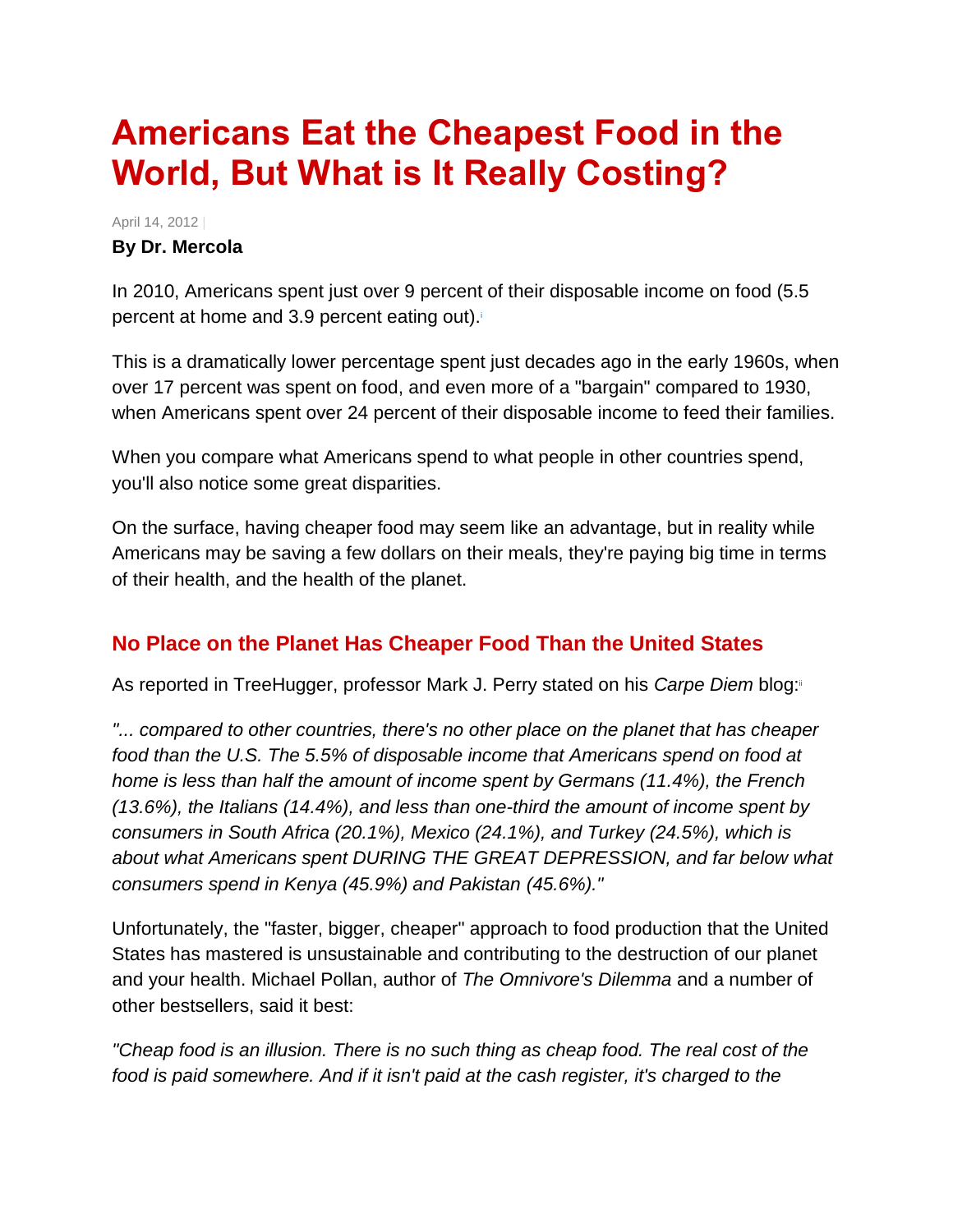*environment or to the public purse in the form of subsidies. And it's charged to your health."*

In other words, pay now or pay later. American food may be cheap, but that's about the only "compliment" it deserves, because when you rely on cheap food, you typically get what you pay for.

# **Why are So Many Americans Fat and Sick?**

In many cases, easily the majority, it is due to dietary factors! Millions of Americans live in "food deserts" where fresh produce is hard to find but processed food and fast food is available everywhere. If your meals consist of \$1 burgers and super-size drinks, your diet may be cheap, but it is also excessively high in grains, sugars, and factory-farmed meats. This is a recipe for obesity, diabetes and heart disease, just to name a few calamitous conditions that befall those who consume the standard American diet!

You have the U.S. government to thank for this cheap food, as [farm subsidies](http://articles.mercola.com/sites/articles/archive/2012/02/27/us-farm-subsidies-absurd.aspx) bring you high-fructose corn syrup, fast food, animal factories, monoculture, and a host of other contributors to our unhealthful contemporary diet. A report comparing federal subsidies of fresh produce and junk food, prepared by U.S. PIRG, a non-profit organization that takes on special interests on behalf of the public, [revealed where your tax dollars are](http://articles.mercola.com/sites/articles/archive/2012/02/04/government-subsidize-junk-food.aspx)  [really going,](http://articles.mercola.com/sites/articles/archive/2012/02/04/government-subsidize-junk-food.aspx) and it's quite shocking.

If you were to receive an annual federal subsidy directly, you would receive \$7.36 to spend on junk food and just 11 cents to buy apples. In other words, every year, your tax dollars pay for enough corn syrup and other junk food additives to buy 19 Twinkies, but only enough fresh fruit to buy less than a quarter of one red delicious apple.

Heart disease is a direct reflection of poor dietary choices. Heart disease costs us \$189.4 billion per year. However, statistics show that by 2030, these costs will triple, resulting in a mind-bending \$818 billion[!](http://articles.mercola.com/sites/articles/archive/2012/04/14/eat-well-without-spending-more.aspx#_edn3)" Meanwhile, as TreeHugger reported:

*"If Americans continue to pack on pounds, obesity will cost us about \$344 billion in medical-related expenses by 2018, eating up about 21 percent of healthcare spending, according to an article in USA Today[.](http://articles.mercola.com/sites/articles/archive/2012/04/14/eat-well-without-spending-more.aspx#_edn4)iv Not to mention the unseen health issues associated with a genetically modified and pesticide-bathed food system."*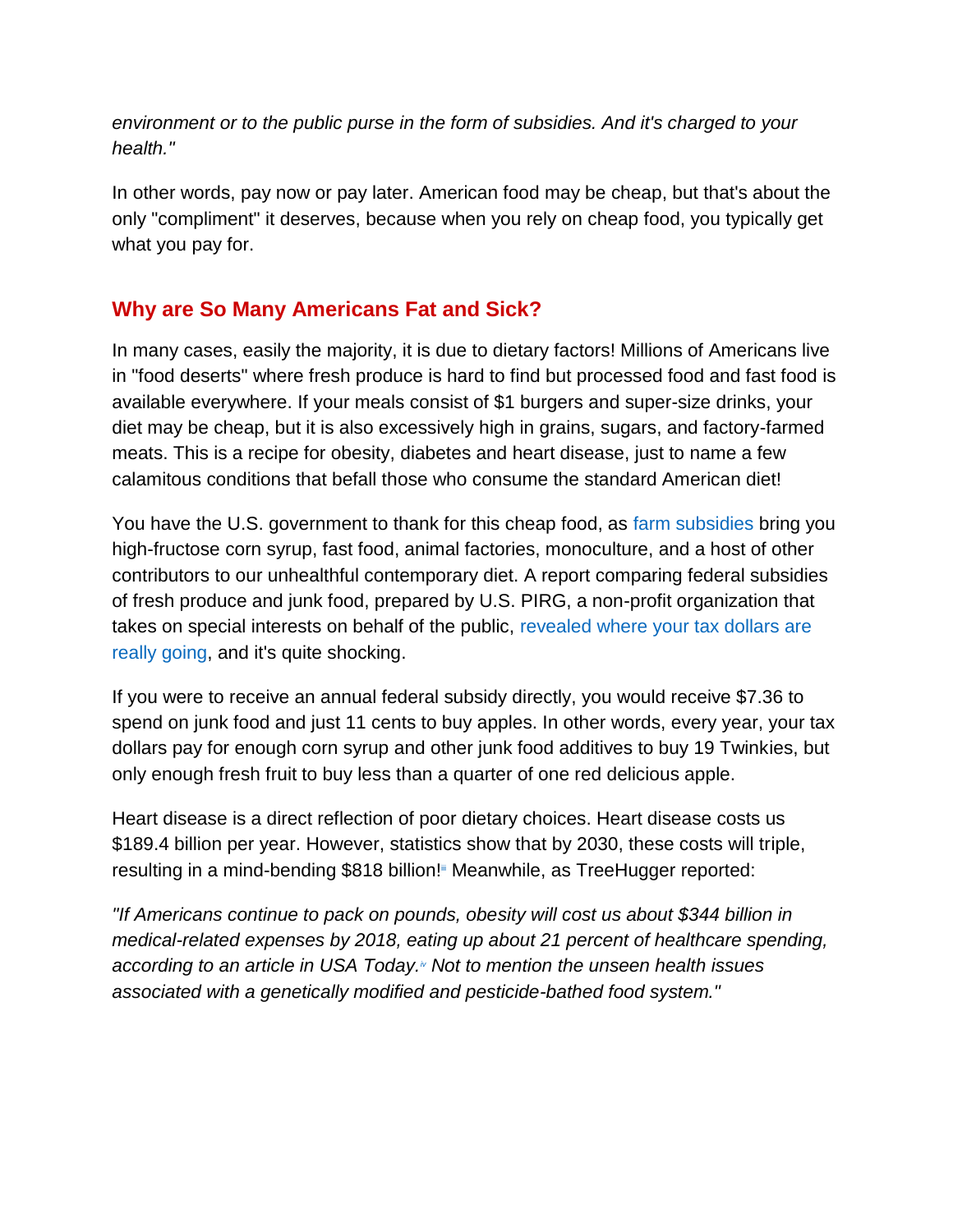# **What's the "Cost" of a Food System Based on Genetically Modified Foods?**

The damage is quite simply immeasurable. Nearly all processed foods in the United States contain genetically modified (GM) ingredients, particularly Bt corn and Roundup Ready soy. These crops and other GM varieties are now planted on nearly 4 billion acres of land throughout 29 countries, as their makers (primarily Monsanto, Dupont, Syngenta) continue to praise their worth. These companies, which have created patents and intellectual property rights so that they now control close to 70 percent of global seed sales, extol the virtues of GM crops as though they are a panacea for ending world hunger and solving the food crisis.

But in fact, as a report coordinated by Navdanya and Navdanya International, the International Commission on the Future of Food and Agriculture, The Center for Food Safety (CFS) and others, has stated, GM crops are surrounded by false promises and failed yields, to the extent that they are now [destroying the food system](http://articles.mercola.com/sites/articles/archive/2011/12/13/gmo-crops-destroying-food-system.aspx) with superweeds, superpests and more.

Scientists have discovered a number of health problems -- like changes in reproductive hormones, testicular changes and damage to the pituitary gland -- related to genetically modified foods, however these studies have been repeatedly ignored by both the European Food Safety Authority and the U.S. Food and Drug Administration (FDA). GM foods are typically regarded as equivalent to their conventional counterparts. This, however, is flawed logic because GM foods contain foreign genes that have never before been introduced into the food supply, and are universally contaminated with toxic GMO-specific herbicide residues.

# **Behind Virtually Every Cheap Burger is a CAFO**

It cannot be ignored that the animals raised on confined animal feed operations (CAFOs) pay one of the highest prices for Americans' cheap food. The typical CAFO can house tens of thousands of animals (and in the case of chickens, 100,000) under one roof, in nightmarish, unsanitary, disease-ridden conditions.

Animals raised at CAFOs are treated like objects, not animals -- stuck in cages, overcrowded, often covered in feces -- which is not only hard to watch, but also hard to stomach. It is not at all unusual for animals to be abused in these circumstances; the very conditions in which they live are abuse in their own right. For those who aren't aware, about 80 percent of all the antibiotics produced are used in agriculture -- not only to fight infection, but to promote unhealthy (though profitable) weight gain in animals.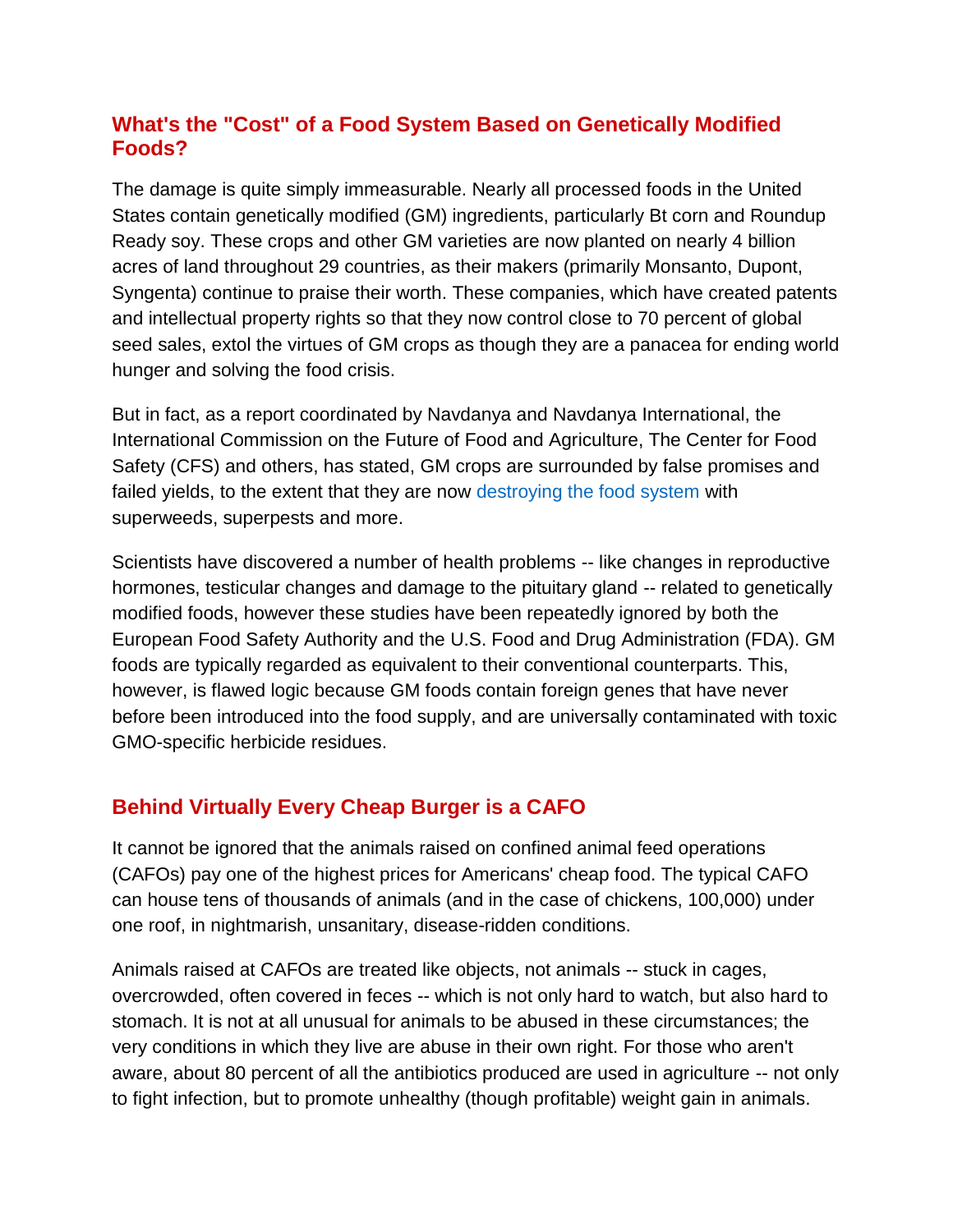Unfortunately, this practice is also contributing to the alarming spread of antibioticresistant disease -- a serious problem that is costing tens of thousands of Americans their lives.

CAFOs have been highly promoted as the best way to produce food for the masses, but the only reason CAFOs are able to remain so "efficient," bringing in massive profits while selling their food for bottom-barrel prices, is because they substitute subsidized crops for pasture grazing.

Factory farms use massive quantities of corn, soy and grain in their animal feed, all crops that they are often able to purchase at below cost because of government subsidies. Because of these subsidies, U.S. farmers produce massive amounts of soy, corn, wheat, etc. -- rather than vegetables -- leading to a monoculture of foods that contribute to a fast food diet. As written in *"CAFO: The Tragedy of Industrial Animal Factories"*[:](http://articles.mercola.com/sites/articles/archive/2012/04/14/eat-well-without-spending-more.aspx#_edn5) v

*"Thanks to U.S. government subsidies, between 1997 and 2005, factory farms saved an estimated \$3.9 billion per year because they were able to purchase corn and soybeans at prices below what it cost to grow the crops. Without these feed discounts, amounting to a 5 to 15 percent reduction in operating costs, it is unlikely that many of these industrial factory farms could remain profitable.*

*By contrast, many small farms that produce much of their own forage receive no government money. Yet they are expected somehow to match the efficiency claims of the large, subsidized megafactory farms. On this uneven playing field, CAFOs may falsely appear to "outcompete" their smaller, diversified counterparts."*

As it stands, the book notes that "grazing and growing feed for livestock now occupy 70 percent of all agricultural land and 30 percent of the ice-free terrestrial surface of the planet. If present trends continue, meat production is predicted to double between the turn of the 21st century and 2050." Does this sound like a good deal to you?

# **Allocating More Money to Your Food is Investing in Your Most Valuable Asset...**

You... and your family (including those who are yet to be born)! If you want to optimize your health, you simply must return to the basics of healthy food choices. And, as more and more people begin to grasp this concept and demand healthy, unadulterated foods, the more must be produced, one way or another. There is just no way around it -- if you want your family to be healthy, someone in your household, or someone you pay, must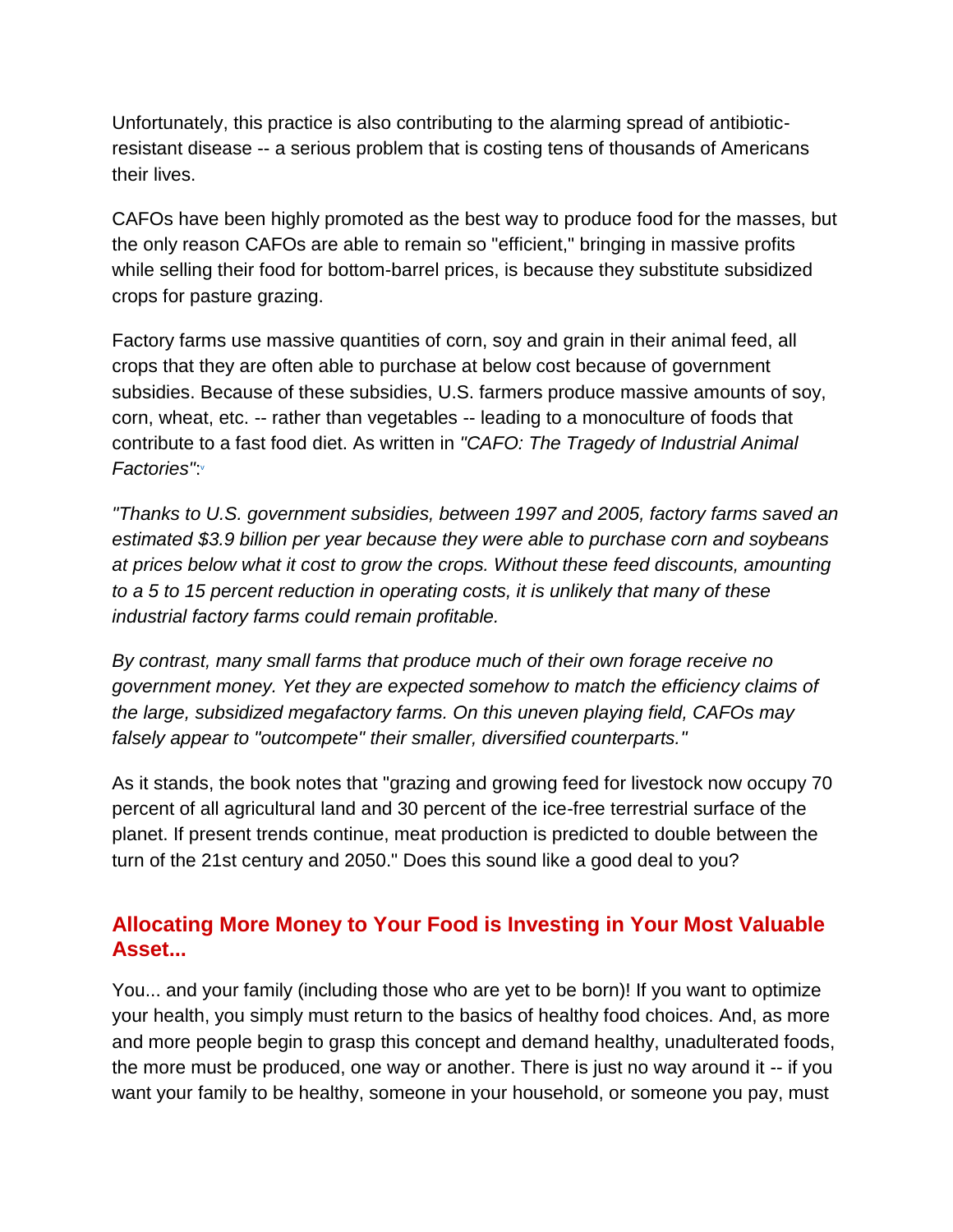invest some time in the kitchen preparing your food from scratch, using fresh, whole ingredients.

Avoiding processed food requires a change in mindset, which is not always an easy task. It CAN be done, however. Rather than looking at processed foods as a convenience that tastes good or saves money, try thinking of it as:

- Extra calories that will harm your body
- A toxic concoction of foreign chemicals and artificial flavors that will lead to disease
- A waste of your money
- Likely to lead to increased health care bills for you and your family
- Not something to give to children, whose bodies are still developing and in great need of nutrients

Your goal should be to strive for 90 percent non-processed, whole food. Not only will you enjoy the health benefits—especially if you buy mostly organic—but you'll also get the satisfaction of knowing exactly what you're putting into your body, and that in and of itself can be a great feeling. It *may* cost more to eat this way, but then again it *might not*. (And in the long run the amount it will save you in the long run is immeasurable.)

You may be surprised to find out that by going directly to the source you can get amazingly healthy, locally grown, organic food for less than you can find at your supermarket. This gives you the best of both worlds: food that is grown near to you and sold with minimal packaging, cutting down on its carbon footprint and giving you optimal freshness, as well as grown without chemicals, genetically modified (GM) seeds, and other potential toxins.

Restaurants are able to keep their costs down by getting food directly from a supplier. You, too, can take advantage of a direct farm-to-consumer relationship, either on an individual basis by visiting a small local farm or by joining a food coop in your area. To find these types of real foods, grown by real farmers who are eager to serve their communities, visit [LocalHarvest.org.](http://www.localharvest.org/)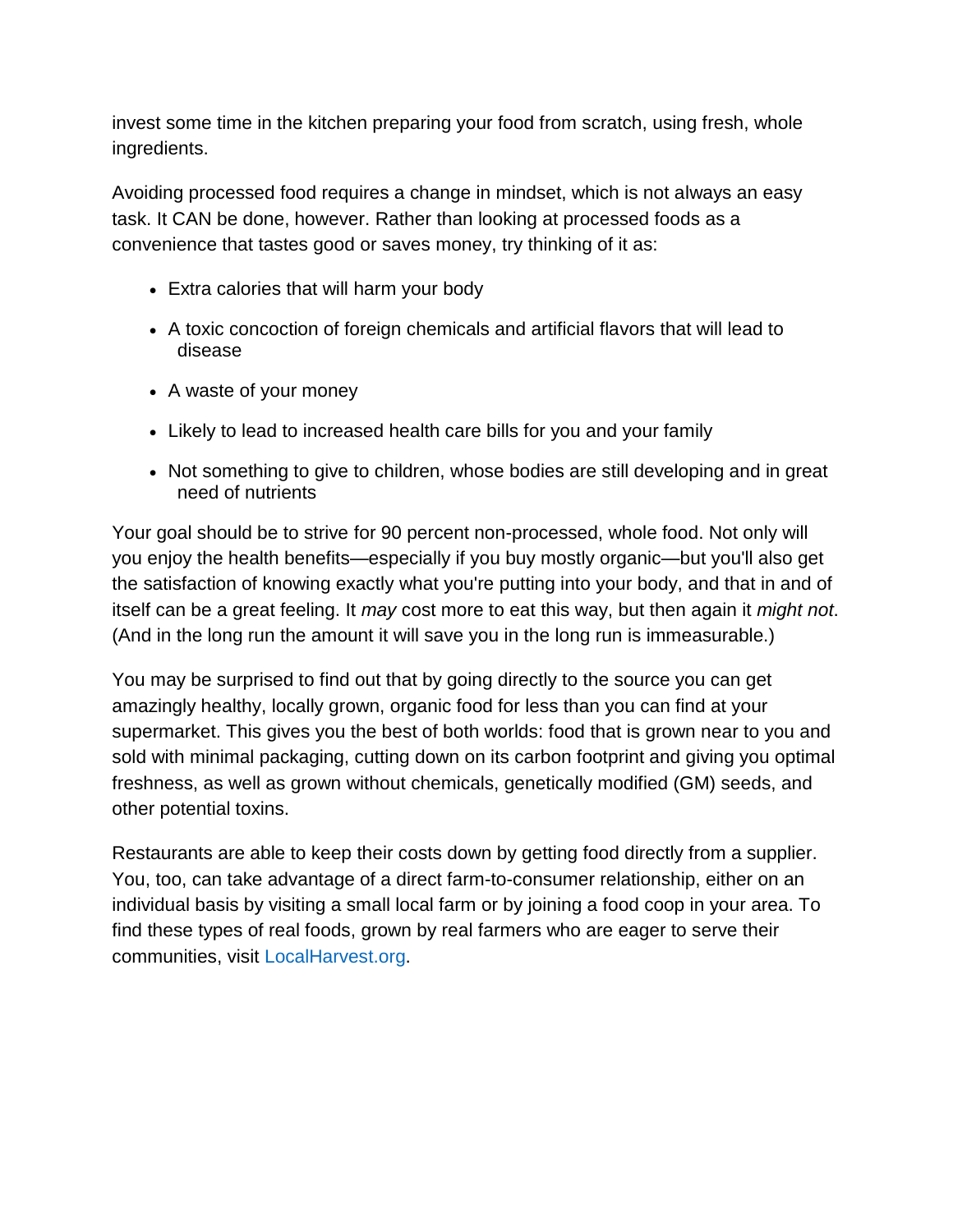### **Simple Strategies to Eat Well Without Spending More**

There are many strategies available to stretch your food dollars while feeding your family healthy foods. Rather than wasting money on expensive cereal boxes and bags of chips, put your money toward foods that will serve your health well, such as raw organic dairy, cage-free organic eggs, fresh vegetables and fermented foods you make at home (fermented foods are incredibly economical because you can use a portion of one batch to start the next).

The following strategies will also make it easier to eat well on a tight budget:

- **Identify someone to prepare meals.** Someone has to invest time in the kitchen to prepare your meals, or else you will succumb to costly and unhealthy fast food and convenience foods. So it will be necessary for either you, your spouse, another family member or someone you pay to prepare your family's meals from locally grown healthful foods.
- **Become resourceful:** This is an area where your grandmother can be a wealth of information, as how to use up every morsel of food and stretch out a good meal was common knowledge to generations past. Seek to get back to the basics of cooking -- using the bones from a roast chicken to make stock for a pot of soup, extending a Sunday roast to use for weekday dinners, learning how to make hearty stews from inexpensive cuts of meat, using up leftovers and so on.
- **Plan your meals:** If you fail to plan you are planning to fail. This is essential, as you will need to be prepared for mealtimes in advance to be successful. Ideally this will involve scouting out your local farmer's markets for in-season produce that is priced to sell, and planning your meals accordingly. But, you can also use this same premise with supermarket sales or, even better, produce from your own vegetable garden.

You can generally plan a week of meals at a time, make sure you have all ingredients necessary on hand, and then do any prep work you can ahead of time so that dinner is easy to prepare if you're short on time in the evening.

It is no mystery that you will be eating lunch around noon every day so rather than rely on fast food at work, before you go to bed make a plan as to what you are going to take to work for lunch the next day. This is a simple strategy that will let you eat healthier and save money, especially it you take healthy food from home in with you to work.

 **Avoid food waste:** According to a study published in the journal *PloS One*, Americans waste an estimated 1,400 calories of food per person, each and